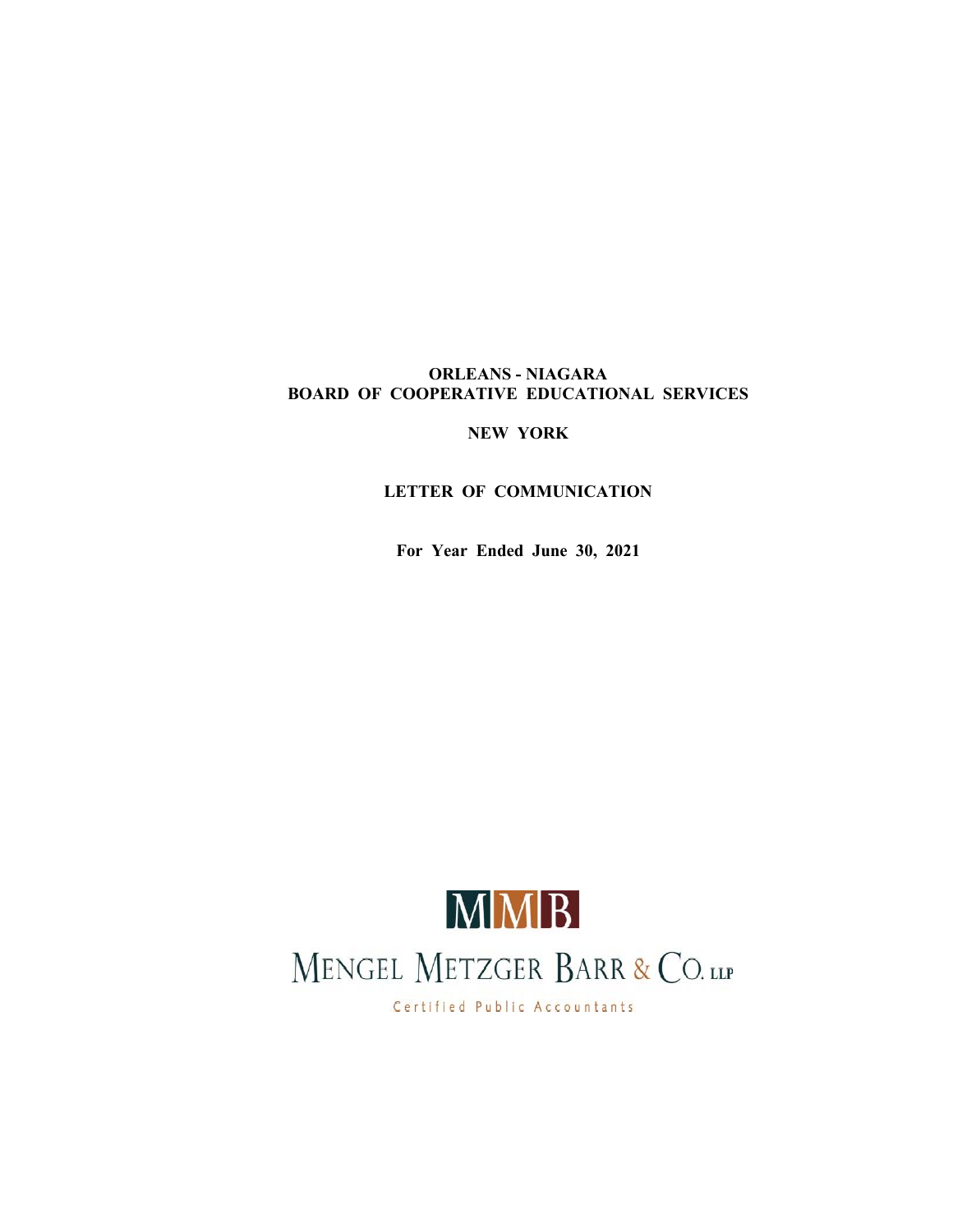

October 14, 2021

To the Board Members Orleans-Niagara Board of Cooperative Educational Services

We have audited the financial statements of the governmental activities, each major fund, and the aggregate remaining fund information of the Orleans-Niagara Board of Cooperative Educational Services, New York for the year ended June 30, 2021, and have issued our report thereon dated October 14, 2021. Professional standards require that we provide you with the following information related to our audit.

### **A. Our Responsibility Under U.S. Generally Accepted Auditing Standards and OMB Uniform Guidance**

As stated in our engagement letter dated March 30, 2021, our responsibility, as described by professional standards, is to express an opinion about whether the financial statements prepared by management with your oversight are fairly presented, in all material respects, in conformity with U.S. generally accepted accounting principles. Our audit of the financial statements does not relieve you or management of your responsibilities.

In planning and performing our audit, we considered the Orleans-Niagara Board of Cooperative Educational Services, New York's internal control over financial reporting in order to determine our auditing procedures for the purpose of expressing our opinions on the financial statements and not to provide assurance on the internal control over financial reporting. We also considered internal control over compliance with requirements that could have a direct and material effect on a major federal program in order to determine our auditing procedures for the purpose of expressing our opinion on compliance and to test and report on internal control over compliance in accordance with OMB Uniform Guidance.

As part of obtaining reasonable assurance about whether the Orleans-Niagara Board of Cooperative Educational Services, New York's financial statements are free of material misstatement, we performed tests of its compliance with certain provisions of laws, regulations, contracts and grants, noncompliance with which could have a direct and material effect on the determination of financial statement amounts. However, providing an opinion on compliance with those provisions was not an objective of our audit. Also, in accordance with OMB Uniform Guidance, we examined, on a test basis, evidence about the Orleans-Niagara Board of Cooperative Educational Services, New York's compliance with the types of compliance requirements described in the *U.S. Office of Management and Budget (OMB) Uniform Guidance* applicable to each of its major federal programs for the purpose of expressing an opinion on the Orleans-Niagara Board of Cooperative Educational Services, New York's compliance with those requirements. While our audit provides a reasonable basis for our opinion, it does not provide a legal determination on the Orleans-Niagara Board of Cooperative Educational Services, New York's compliance with those requirements.

100 Chestnut Street | Suite 1200 | Rochester, NY 14604 | P 585.423.1860 | F 585.423.5966 | mengelmetzgerbarr.com Additional Offices: Elmira, NY . Canandaigua, NY . Hornell, NY . An Independent Member of the BDO Seidman Alliance

1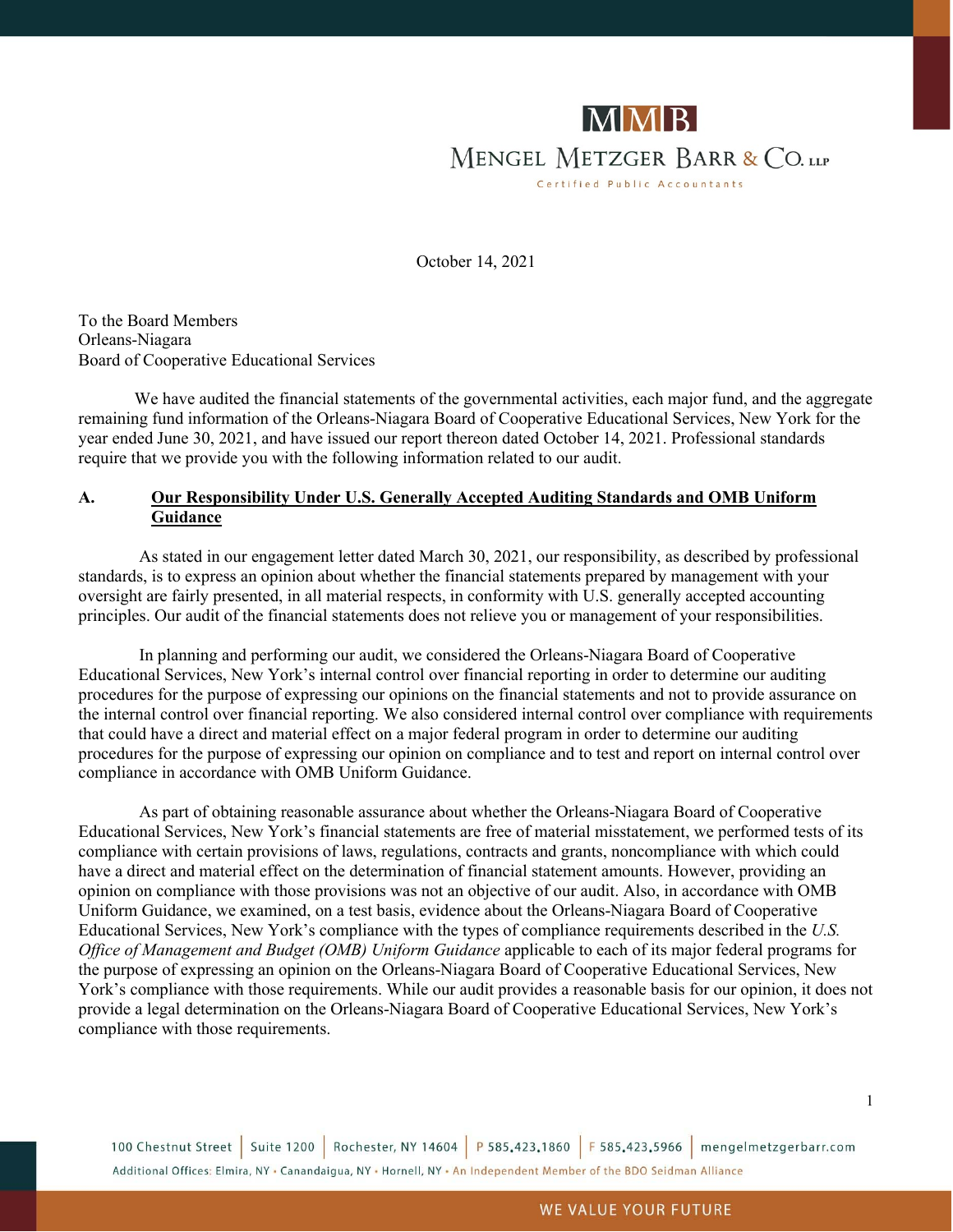#### **B. Planned Scope and Timing of the Audit**

We performed the audit according to the planned scope and timing previously communicated to management and the Board in our engagement letter dated March 30, 2021.

### **C. Significant Audit Findings**

### *Qualitative Aspects of Accounting Practices*

Management is responsible for the selection and use of appropriate accounting policies. The significant accounting policies used by Orleans – Niagara Board of Cooperative Educational Services, New York are described in Note 1 to the financial statements. The new accounting pronouncements which were implemented were GASB Statement No. 84, Fiduciary Activities and GASB Statement No. 90, Majority Equity Interest, an amendment of GASB Statements No. 14 and No. 61. We noted no transactions entered into by the governmental unit during the year for which there is a lack of authoritative guidance or consensus. All significant transactions have been recognized in the proper period.

Accounting estimates are an integral part of the financial statements prepared by management and are based on management's knowledge and experience about past and current events and assumptions about future events. Certain accounting estimates are particularly sensitive because of their significance to the financial statements and because of the possibility that future events effecting them may differ significantly from those expected. Certain financial statement disclosures are particularly sensitive because of their significance to financial statement users. There were no individually sensitive disclosures affecting the financial statements.

### **D. Difficulties Encountered in Performing the Audit**

We encountered no significant difficulties in dealing with management in performing and completing our audit.

#### **E. Corrected and Uncorrected Misstatements**

Professional standards require us to accumulate all known and likely misstatements identified during the audit, other than those that are trivial, and communicate them to the appropriate level of management. Management has been made aware of immaterial misstatements. In addition, none of the misstatements detected as a result of audit procedures and corrected by management were material, either individually or in the aggregate, to the financial statements taken as a whole.

#### **F. Disagreements with Management**

For purposes of this letter, professional standards define a disagreement with management as a financial accounting, reporting, or auditing matter, whether or not resolved to our satisfaction, that could be significant to the financial statements or the auditor's report. We are pleased to report that no such disagreements arose during the course of our audit.

### **G. Management Representations**

We have requested certain representations from management that are included in the management representation letter dated October 14, 2021.